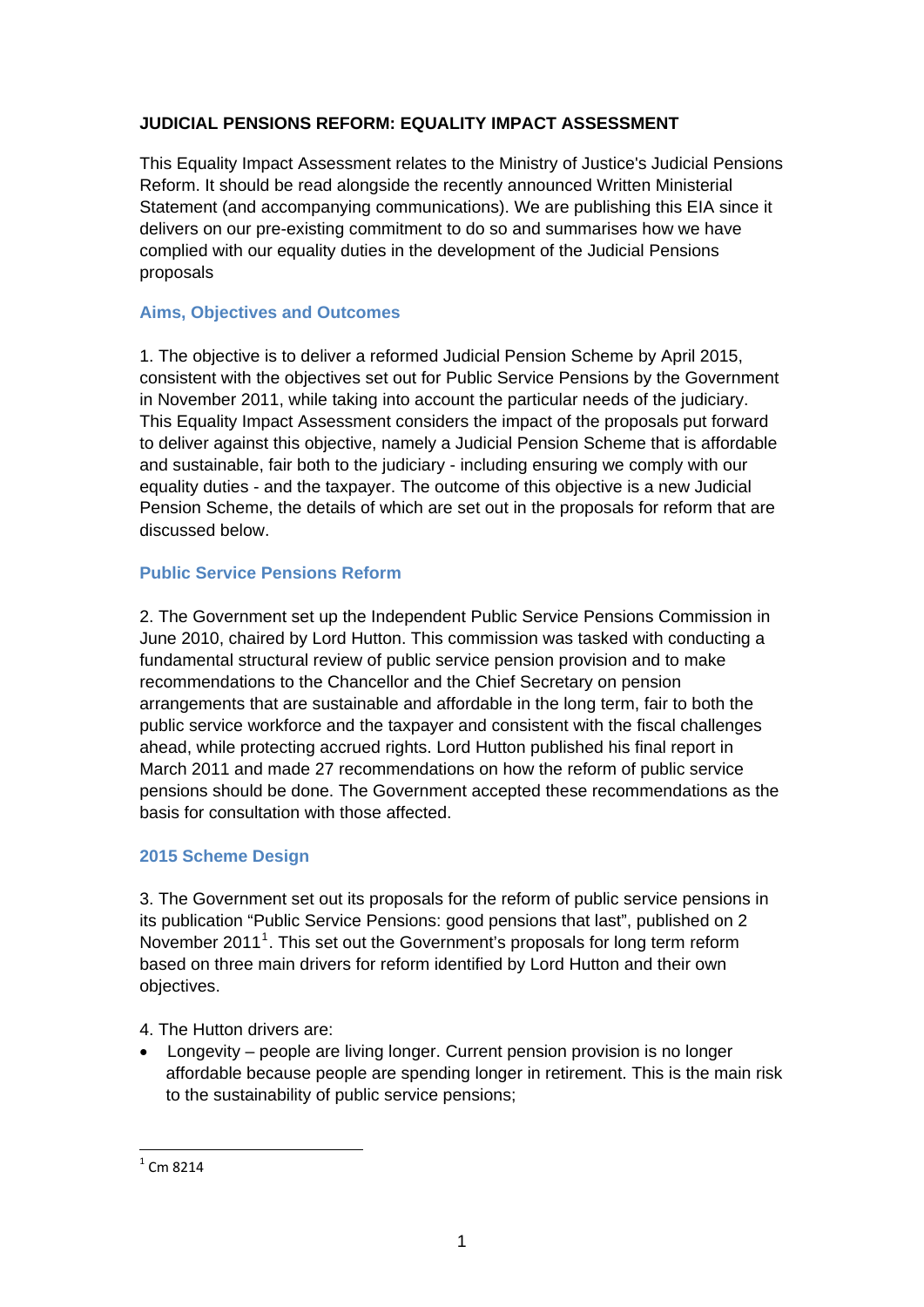- Flexibility pension provision no longer reflects the way the modern labour force lives and works; and
- Fairness the predominantly final salary scheme designs currently in place mean that lower-paid public service workers are subsidising the pensions of the highest paid.

The Government set out its objectives that any reformed pension scheme should:

- Ensure a good level of retirement income for public service workers
- Have a reasonable degree of certainty;
- Be affordable and sustainable, with cost risk managed and shared effectively;
- Provide a fair balance of cost and benefits between public service workers and other taxpayers;
- Aid recruitment and retention of the right people in the right jobs;
- Protect those closest to retirement:
- Have a clear legal framework and governance structure and be widely understood by workers; and
- Stand the test of time no more reform for at least 25 years.

5. *Good pensions that last* set out the Government's preferred approach to future pension scheme design. However, the Government recognised that different scheme designs might be more appropriate for different public Service workforces.

### **Judicial Pension Scheme proposals**

6. The Ministry of Justice published its initial proposals for judicial pension reform on 20 July 2012. In brief, the proposed approach was for the judiciary to participate in the Civil Service pension arrangements from April 2015. Comments were received from more than half of the salaried judiciary and a number of discussions have been held with the Heads of Jurisdiction and the Judicial Pensions Committee. The Ministry of Justice published revised proposals on 5 February 2013. While these retained a link to the Civil Service terms, they incorporate two important changes. First, the judges should have their own new pension scheme from April 2015 and participate in its governance and development. Second, a "transitional protection allowance" is proposed to mitigate the impact, for those most affected, of moving from tax-unregistered to tax-registered pension arrangements. This Equality Impact Assessment examines the arrangements described in the proposals. A copy of the summary of the features of the proposed scheme is at Annex **A**.

7. During its deliberations, the Ministry of Justice has considered options put forward by the Judicial Pensions Committee and by individuals. These options have not been pursued as the Ministry of Justice considers that they do not comply with the Government's objectives for reform.

#### **Equality Impact Assessment Scope**

8. This Equality Impact Assessment (EIA) focuses on the impact of key elements of the proposed reforms scheme design and will consider whether there are any significant impacts on the "protected" characteristics as defined by the Equality Act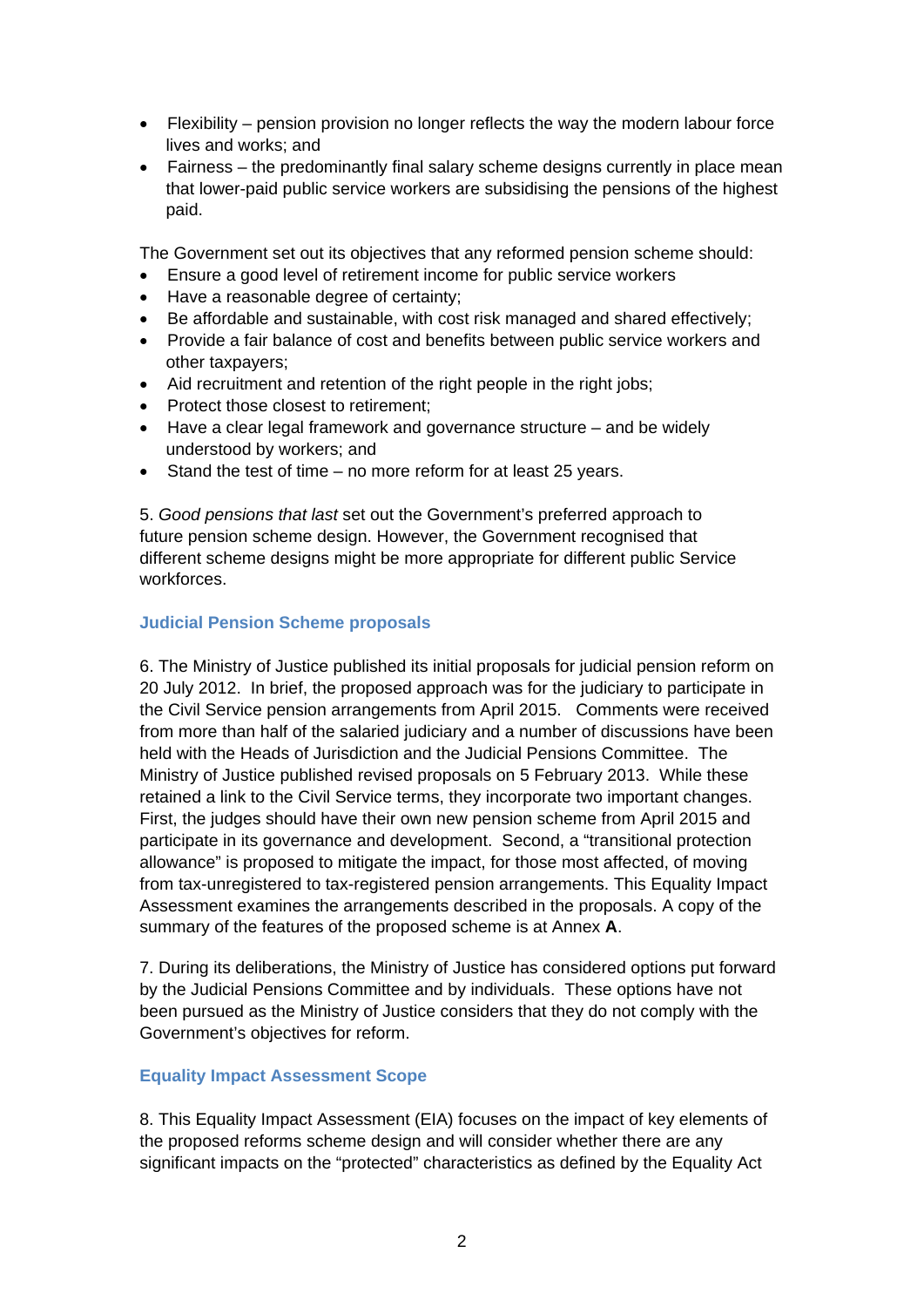2010. We have been able to consider the characteristics of age, ethnicity and gender, but are unable to consider the characteristics of disability, marriage & civil partnership, pregnancy & maternity, religion, sexual orientation and gender reassignment due to a lack of available data.

9. Furthermore, due to the lack of availability of comprehensive data, the salaried judiciary in Scotland and Northern Ireland who are currently within scope of these pension proposals are not covered in the analysis in this EIA. If further information becomes available it will, of course, be given careful consideration.

10. The proposals for transitional protection mean that only 26% of the current members in the Judicial Pension Scheme (as at 1 April 2012) will in future have two separate elements of pension benefits. The pension for these people will be made up of any benefits built up under the 2015 scheme plus the benefits they have earned in their current scheme up to the point they move to the 2015 scheme. The Government has committed to protecting benefits in current pension arrangements and basing them on their final salary at the point at which they leave or retire (not on their salary at the point when they move to the 2015 scheme).

11. The increase in employee contributions introduced from April 2012 is not within the scope of this Equality Impact Assessment. The choice of price index used for the uprating of pensions in payment is also not within scope, as this is not a change from the current arrangements in place in the Judicial Pension Scheme. The current Judicial Pension Schemes are not within the scope of this Equality Impact Assessment, except where there is an interaction with the 2015 scheme, as their benefits have not changed.

#### **Taking forward the reform – impact on the current workforce**

12. Lord Hutton's recommendations were made on the basis that all current public service employees and office holders would move to new pension arrangements, but with service built up in current pension arrangements being protected fully (i.e. keeping its current pension age and, where appropriate, a final salary link). Concerns were expressed that, for those closest to retirement, there would be insufficient time to adjust to a change in circumstances due to a possible change in retirement income and a change in the age at which some of this income could be paid unreduced. This effect is directly related to older members of the scheme, given that younger members will have more time to adjust to any changes in their circumstances before retirement

13. In *Good pensions that last* the Government gave a commitment that those public service workers who, as of 1 April 2012, have ten years or less to their current pension age, would see no change in when they can retire or any decrease in the amount of pension they receive at their current Normal Pension Age. The proposal for the judicial scheme includes transitional protection arrangements that deliver this commitment. In addition, in order to avoid a cliff-edge impact on those members who fall just outside the 10-year group (the "unchanged group"), taper protection arrangements are also included. In practice, this means that there are three distinct groups within the judiciary which are determined by their age, as set out below.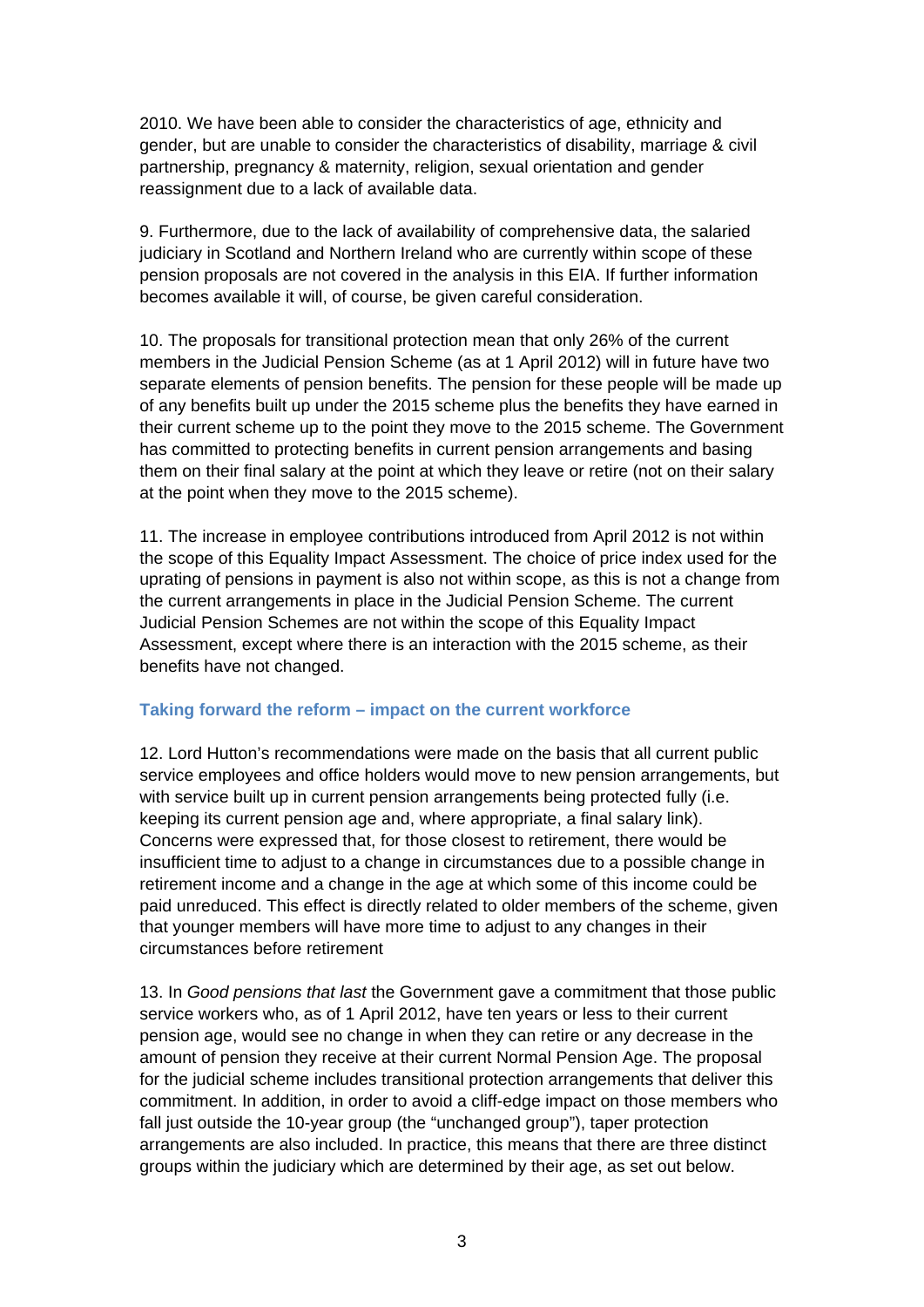14. More generally, and as noted above, for all those who are currently in the judicial scheme there will be no impact on any benefits that have been built up in their current pension arrangements up to 2015. Therefore, where this assessment considers the impact on the current workforce it will be in respect of the benefits that they would have earned under their current pension arrangements had they remained in that scheme (unchanged) after 2015 and what they will receive under the 2015 scheme.

### *Transitional Protection – unchanged group*

15. The proposals set out the transitional protection arrangements for those members of the judicial scheme at 1 April 2012 who are closest to retirement. Scheme members who, as of 1 April 2012, are within 10 years or less of their current normal pension age of 65 will see no change to their pension arrangements. They will remain members of their existing pension schemes up to and including the point at which they draw their pension rights and all current pension scheme rules will continue to apply; they will experience no change in the benefits they earn as a result of introducing the 2015 scheme. It is estimated that as at 1 April 2012 there were around **1453** members of the judiciary in England and Wales in this group. This group will not have the option to move into the new scheme even though, for some individuals, this option could be beneficial.

#### *Transitional Protection – taper group*

16. Judicial Pension Scheme members who fall outside the unchanged group by no more than 3.5 years<sup>[2](#page-3-0)</sup> will have the opportunity to remain in their current pension scheme arrangements for a period beyond 2015, before transferring to the new scheme. People in this group can choose to remain in their current scheme for two months after April 2015 for every full month that, at 1 April 2012, they are aged more than 51 years 6 months. The Equality Impact Assessment will consider any relevant issues raised for this taper protection. We estimate that, as at 1 April 2012, there were **249** members of the judiciary in England and Wales in this group.

## *2015 Transfer group*

17. Judicial Pension Scheme members who are not within either of the two groups described above will move to the 2015 scheme at the point of introduction on 1 April 2015 for any further pension accrual after this date. The Equality Impact Assessment will consider any relevant issues raised for this group. It is estimated that there were **260** members of the judiciary, as at 1 April 2012, in England and Wales are in this group.

#### **Equality duties**

1

18. A summary of the equality duties is Annexed to the end of this document.

<span id="page-3-0"></span> $2$  The taper group comprises those aged between 51 years 6 months and 55 years as at 1 April 2012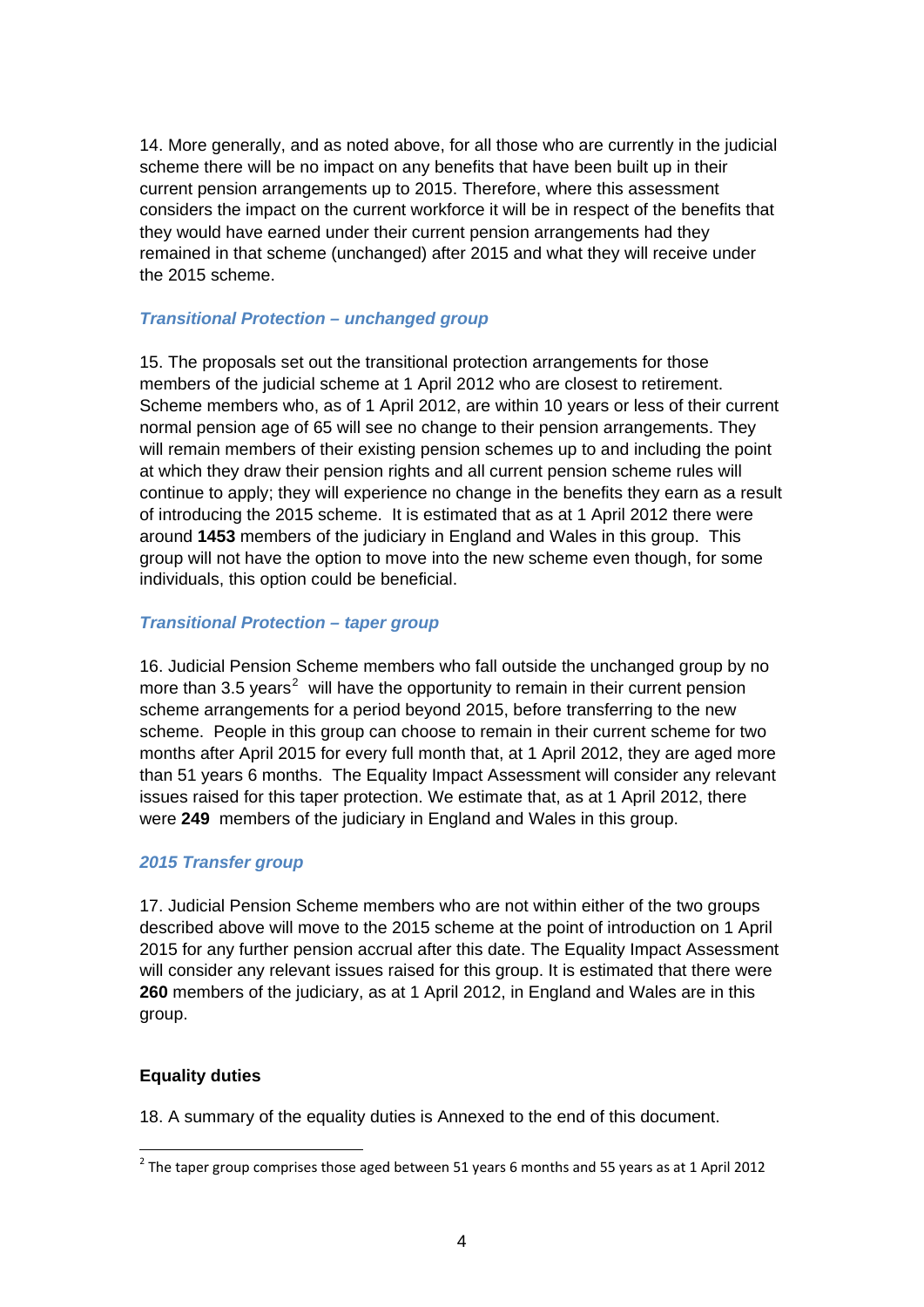# *(i) Public Sector Equality Duty*

19. Among those duties section 149 of the Equality Act 2010 requires a public authority, when exercising their functions, to have 'due regard' to the need to:

- Eliminate discrimination, harassment, victimisation and any other conduct prohibited by the EA Act;
- Advance equality of opportunity between different groups (those who share a relevant protected characteristic and those who do not); and
- Foster good relations between different groups (those who share a relevant protected characteristic and those who do not).

20. Paying 'due regard' needs to be considered against the nine "protected characteristics" under the EA Act – namely race, sex, disability, sexual orientation, religion and belief, age, marriage and civil partnership, gender reassignment, pregnancy and maternity.

21. This document summaries the consideration given, on the basis of the data we have, by the Ministry of Justice, to the likely impacts of the proposed changes to the Judicial Pension Scheme ('JPS') on individuals with protected characteristics and the measures taken to ensure we have complied with our duties under EU law and the Equality Act 2010 ("the Act")

### *Direct discrimination*

22. These reforms impact differently on different judges according to age. The Government proposes in the transitional arrangements to mitigate the effects of this change on those nearest to retirement who have the least time to plan. In particular the Government proposes to:

- protect fully from the reforms the older judges (those 55 and over as at as at 1 April 2012 ie the Unchanged Group) who have the least amount of time to adjust to the changes in their circumstances before retirement by making no change to the provision for their pensions; and
- Avoid a cliff edge impact on those just outside the unchanged group by providing transitional protection in the form of "tapering relief" for those aged between 51½ and 55 at 1 April 2012.

23. Those more than 13½ years from normal pension age as at 1 April 2012 (and those who join the scheme after 1 April 2012) ie the 2015 Transfer Group, will, as a general rule, be better positioned to take account of the proposed reforms in their retirement planning, and, the Government initially proposed no transitional arrangements. However, the Government accepts that some of those in the 2015 Transfer Group in particular would be adversely affected by the proposals $3$ . In the light of this and the representations about the impact on some people of moving from a tax-unregistered pension scheme to one which operates within the tax registration arrangements, a non-revocable option of taking a transitional protection allowance from April 2015 in lieu of pension scheme membership is now proposed, for

1

<span id="page-4-0"></span> $3$  See below under the heading "Age impacts"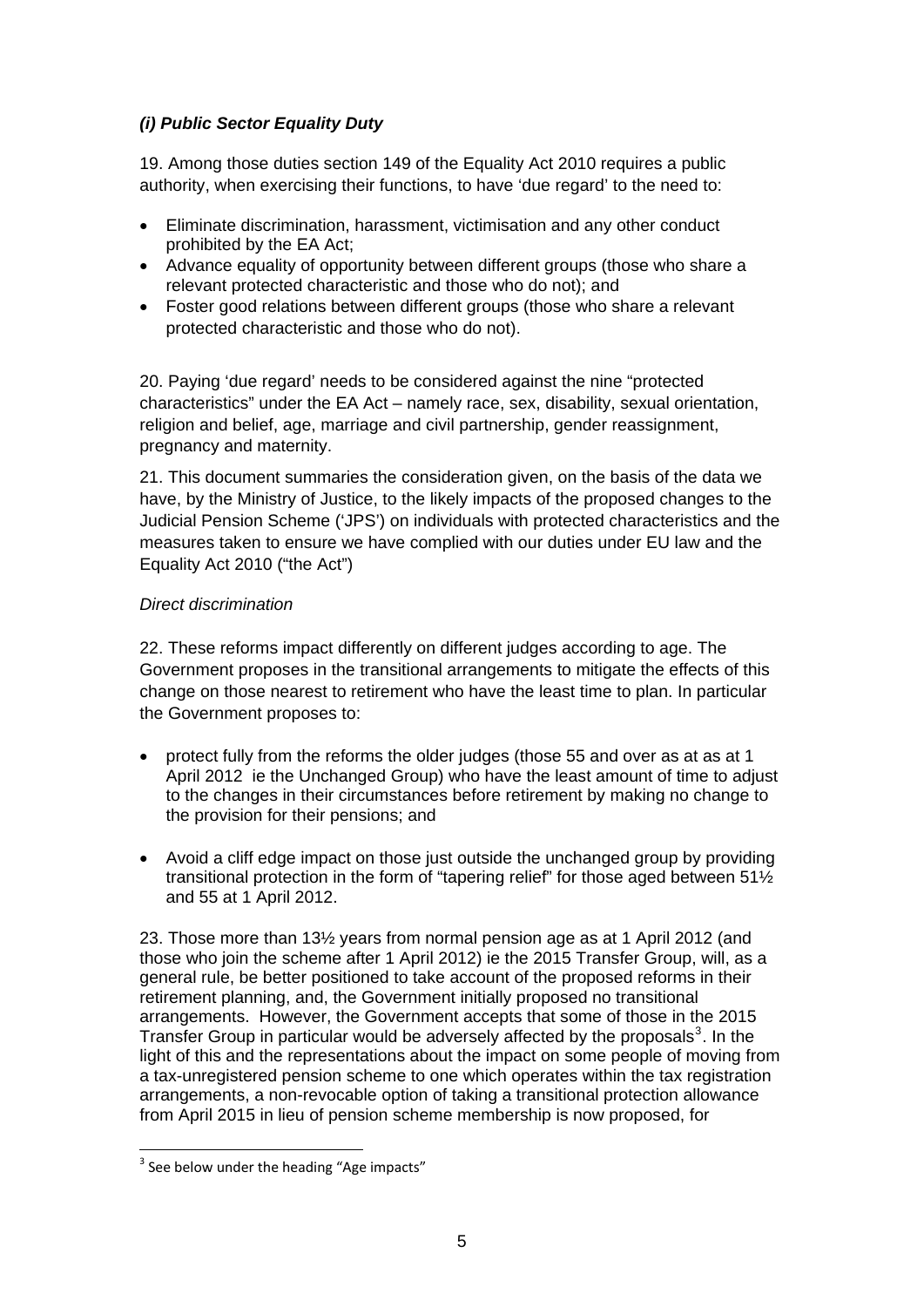members meeting certain eligibility criteria. The judges in the Taper Group would have to make this decision in 2015 and give up the tapering relief.

24. Overall we consider that the proposed changes to the JPS will achieve the legitimate aim of an affordable, flexible, sustainable scheme while protecting those nearest to retirement who are least able to make adjustments. The transitional protection allowance option is intended to mitigate the effect of the tax changes on judges who would move into the new scheme (including those in the taper group).

25. Having considered a number of alternatives (set out below in this document) it is considered the proposals to treat JPS beneficiaries differently according to their age to protect the expected incomes of those closest to retirement and offer qualifying members of the scheme who will have to move to the 2015 scheme at some point an option of taking a transitional protection allowance in 2015 means that the proposals - including the transitional arrangements - do not amount to unlawful direct discrimination on the grounds of age, as they are a proportionate means of achieving the Government's aim of an affordable, flexible, sustainable and fair JPS and go no further than is reasonably necessary to do so.

#### *Indirect discrimination*

26. In introducing this policy we recognise that there are lower proportions of women and individuals from a Black, Asian or Minority Ethnic (BAME) background in the Unchanged Group than there are in the Taper Group and the 2015 Transfer Group (see Tables 1 & 2 below). This is because those JPS members who are women and those from a BAME background tend to be younger which reflects, at least in part, more recent recruitment drives seeking to increase the diversity of the judiciary.

27. We acknowledge that the proposals may, in the sense that there is a higher proportion of females and those from a BAME background in the Taper and 2015 Transfer Group than in the Unchanged Group, have the potential to indirectly discriminate against people with those characteristics. However, we do not consider these judges will suffer a particular disadvantage when compared to others subject to the same policy e.g. white male judges in the Unchanged and Taper Groups. In any event we consider the proposals to be a proportionate means of achieving the legitimate aim of an affordable, flexible, sustainable and fair JPS. The proposals therefore do not amount to unlawful indirect discrimination.

28. We have no data to assess the impact in relation to an individual's disability, sexual orientation, gender identity, marriage or civil partnership status, pregnancy or maternity or religion or belief. However, as with women and individuals from a BAME background we do not consider that these judges will suffer a particular disadvantage. Further we consider the proposals to be a proportionate means of achieving the legitimate aims of an affordable, flexible, sustainable and fair JPS. The proposals therefore do not amount to unlawful indirect discrimination.

29. There are features of the proposed new scheme that have positive aspects from an equalities perspective as, for instance, it provides adult dependant pension to a partner (where there is no surviving spouse or civil partner) and these pensions are paid for life rather than ceasing on remarriage / new relationship. This will ensure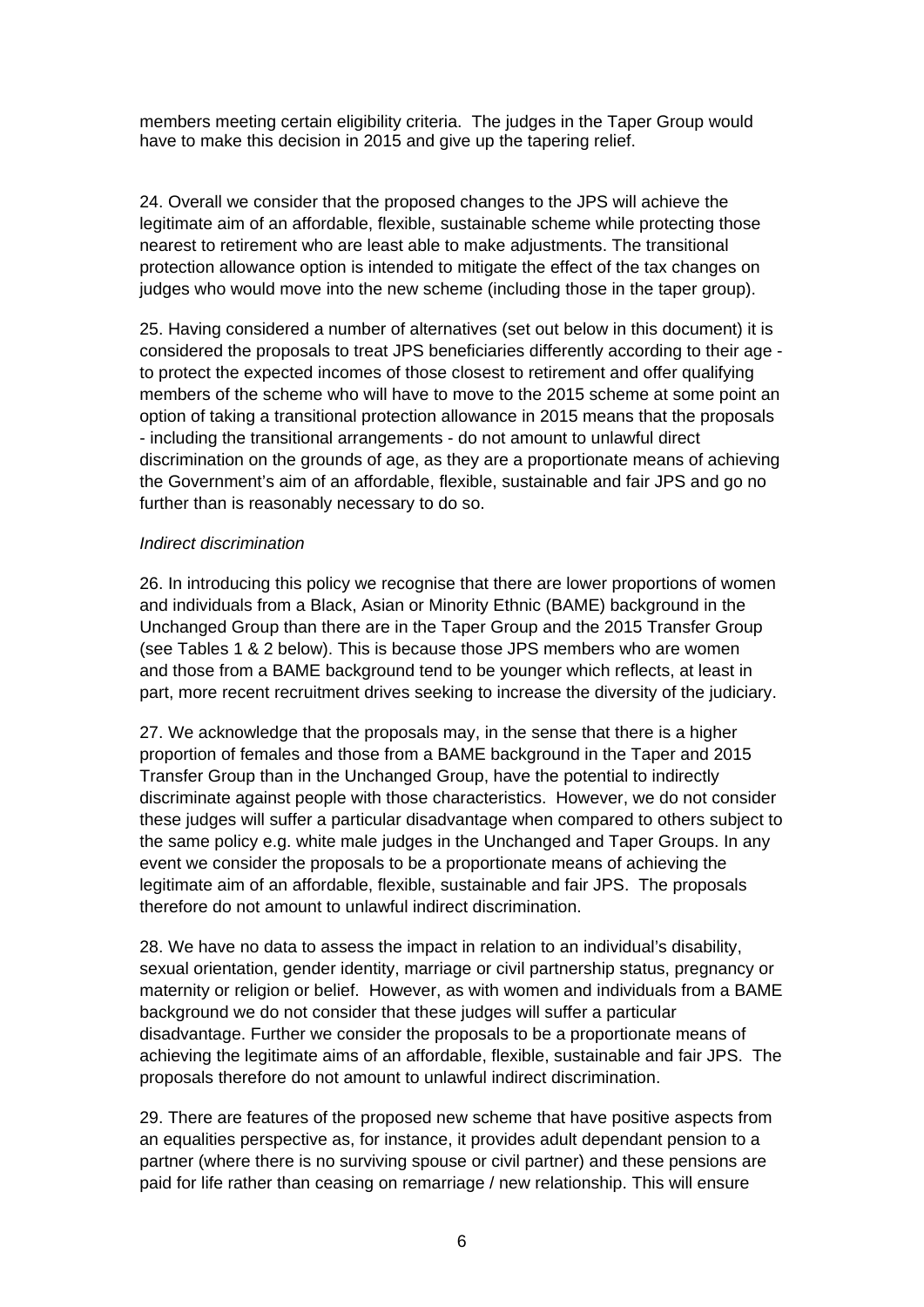equality of treatment between opposite sex and same sex surviving (not married or civil partnered) surviving partners as well as most likely benefiting women since they live longer on average than men. Furthermore, the new scheme does not limit the years of reckonable service that can be accrued, thus giving full recognition for service given. The proposed new scheme terms also allow for a late retirement adjustment, for those who choose to work on beyond their new scheme normal pension age.

### *Discrimination arising from disability and the duty to make reasonable adjustments*

30. There is no data at present on disability within the judiciary and so we cannot rule out the possibility of discrimination arising from disability. Under our existing obligations we will continue to make reasonable adjustments within the meaning of the Equality Act for members of the judiciary.

### *Harassment and victimisation*

31. We do not consider there to be a risk of harassment or victimisation within the meaning of the Equality Act as a result of these proposals.

## *Advancing equality of opportunity*

32. It has been suggested that these pension proposals might potentially discourage new entrants to the judiciary and thereby impact on the duty to advance equality of opportunity. However, we have no information on this and to date there has been an increasing number of applications for judicial posts. In addition, there are a number of policies in place to improve the diversity of the judiciary and progress is being made.

## *Fostering good relations*

33. We have considered this objective but do not think it is of particular relevance to the proposals.

## *(ii) Duty not to discriminate against holders of public office and against members of an occupational pension scheme*

34. In addition to the general duty to have due regard to the matters specified in section 149 of the Act, there are other duties under the Act which the Department must comply with.

These include:

- section 50 under which the Department is under a duty not to discriminate against a person it appoints as a public office holder in the way any benefit is received; and
- section 61 under which a non-discrimination rule is included in an occupational pension scheme and sections 64 to 71 of the Act which provides for equal pay for equal work;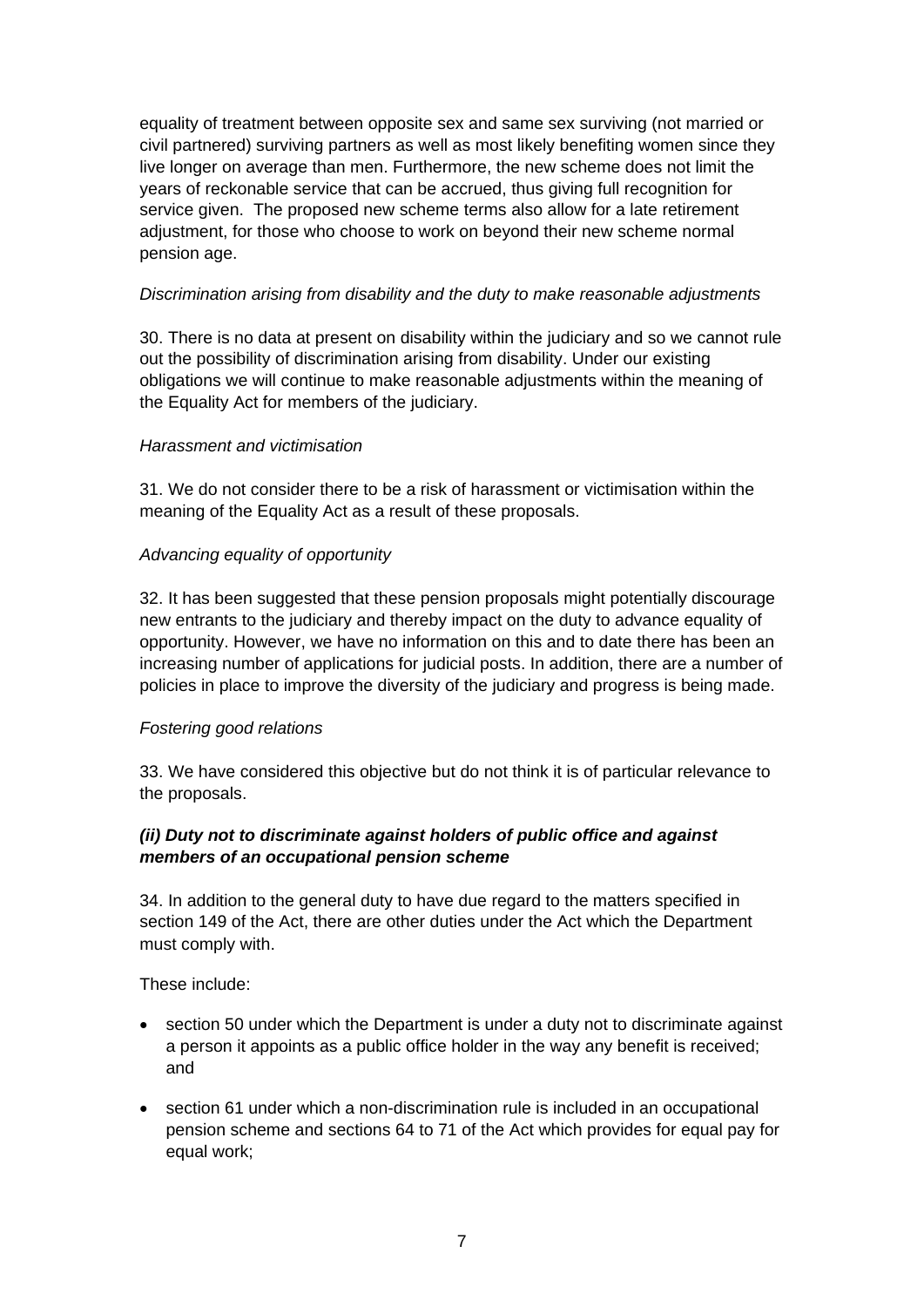35. For the reasons set out above the Government considers that the proposals are not unlawful.

### **Analysis of equalities impacts, limitations and assumptions**

36. In order to ensure we comply with our duties under EU law and the Act we have first considered, in so far as we are able, the extent to which our proposals, taking account of the transitional provisions, may have a differential impact on those with protected characteristics.

37. However, the data we have is limited. In particular, we have no information about the ethnicity of the salaried judiciary in Scotland and Northern Ireland, who are currently within scope of these proposals. For this reason, we have omitted these groups from our current analysis.

38. A lack of relevant data means we are also unable to identify the potential for the proposals to have impacts in relation to disability, sexual orientation, gender reassignment, religion and belief, pregnancy and maternity, and marriage/civil partnership.

39. The group which we are able to consider the possible impact of these proposals against are the population of the salaried judiciary, in England and Wales, in post at April 1st 2012 – which we refer to as the "affected pool". There were 1,962 people within the affected pool at that date.  $(^{4}$  $(^{4}$  $(^{4}$ There were 181 members of the judiciary serving in Scotland at that date, of whom 36 were women. In Northern Ireland, there were 66 members of the judiciary, of whom 14 were women).

## **Analysis**

40.We have presented the population of the affected pool by age and compared the other available protected characteristics (race and sex) of those in the unchanged, taper and2015 transfer Groups.

#### *Age Impacts*

1

41.There are 1,962 judges in the affected pool who would, without any transitional provisions, be affected by these proposals. Of which:

- those aged 55 years and older as at 1 April 2012 ie the Unchanged Group, account for the largest proportion - 1,453 or 74 per cent of judges in the affected pool;
- those aged between 51.5 and 55 years at that date, ie the Taper Group, account for a further 249 or just under 13 per cent of the affected pool; and

<span id="page-7-0"></span><sup>4</sup> Source ‐ MoJ Pensions Database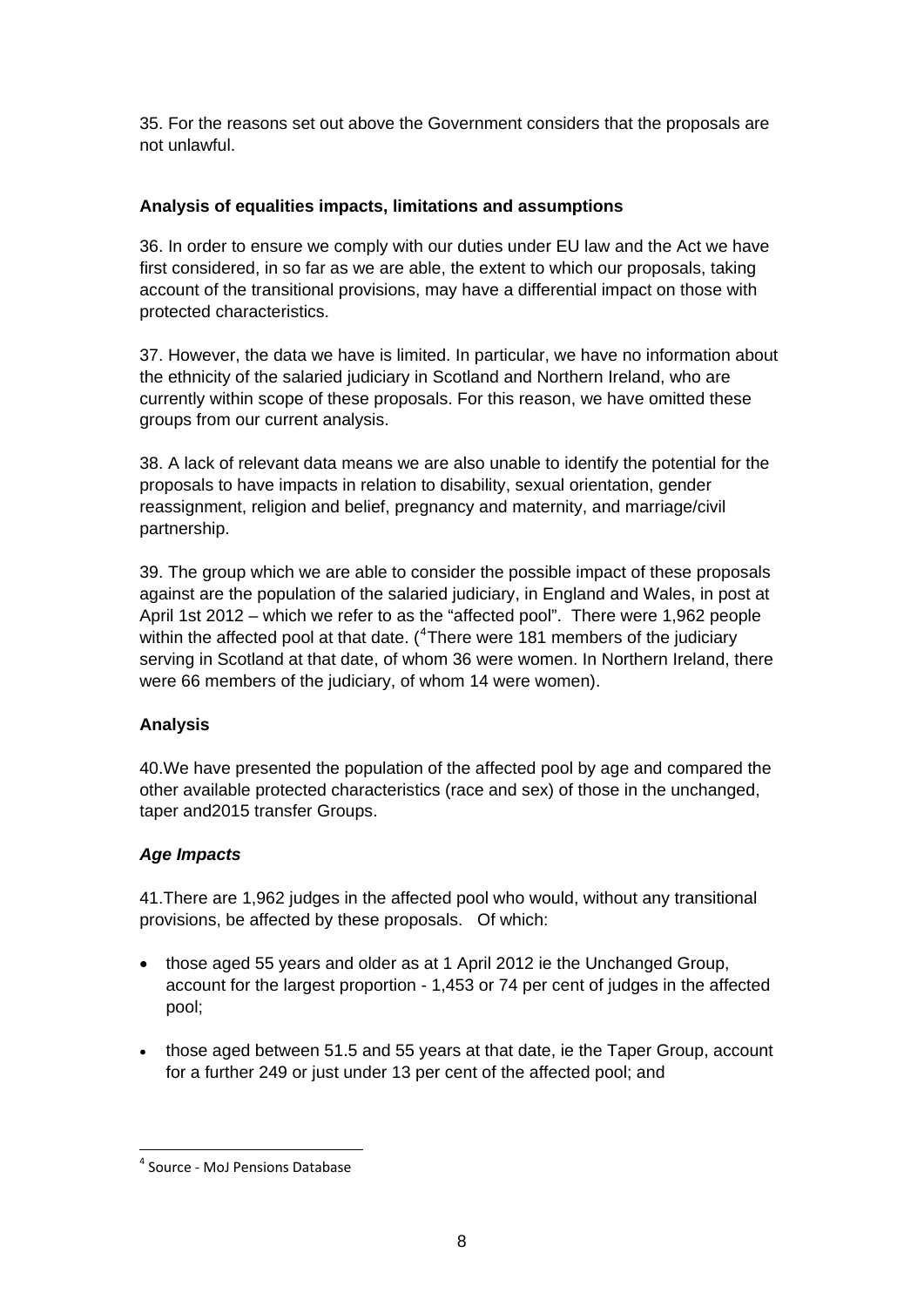• those aged younger than 51.5 years old at that date ie the 2015 Transfer Group account for a further 260 or just over 13per cent of the affected pool.

## *Financial impacts on the affected pool*

42. All of the impacts of the proposed changes we have identified are, primarily, financial.

43. Those most affected by the proposals will be those in the 2015 Transfer Group. Those in the Taper Group will also be affected but less so as they are entitled to the transitional protection on a tapering basis (see below).

44. The Government accepts that those in the 2015 Transfer Group would be most affected by a move to a new JPS as they could be financially affected by:

- the switch from final salary to career average salary as the basis of calculation of benefits;
- a slightly reduced accruals rate;
- the non-payment of an automatic lump sum 2.25 times of the initial annual pension at normal pension age;
- a higher pension age:
- a late retirement adjustment (as well as an early retirement adjustment);
- the switch to a tax-registered pension scheme and
- an "employer" contribution cap.

45. The precise financial impact of these changes will vary according to the individual circumstances of the judge concerned.

46. However, a key concern expressed by some judges after the Government published proposals in July 2012 was about the tax implications of moving from the current JPS to the Civil Service Pension Scheme. The former is unregistered for tax purposes whereas the latter would not be. This would have had significant negative implications for some judges in the 2015 Transfer Group. This is dealt with below under mitigation and justification.

#### *Other impacts*

47. The Government also accepts that that those judges in the Taper and 2015 Transfer Group, are unlike some other public workers affected by change to their pensions in other walks of life, in that it is not open to a judge to resign and go back and practice as a solicitor or barrister. However, members of these Groups have longer before retirement to arrange alternative financial provision for themselves in the light of the Government's proposals.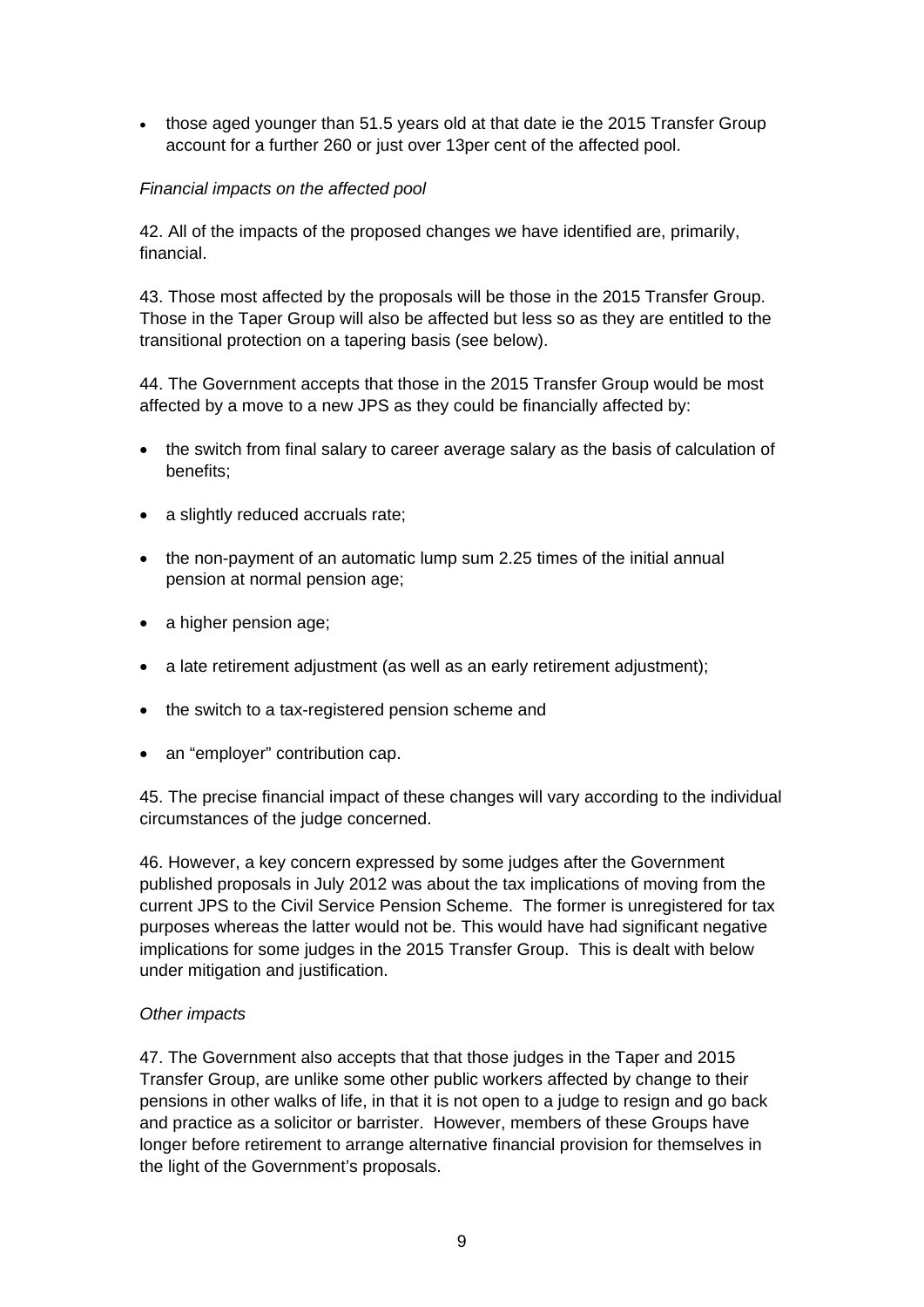48. It has also been suggested that there is a possible impact on recruitment and retention of members of the judiciary. We have no information to suggest this would be the case nor what equalities impact that might imply. The recent trend has been that more people are applying for judicial office<sup>[5](#page-9-0)</sup>. But the Government is committed to monitoring the impact of the proposed changes on the judiciary and on recruitment and retention.

## **Impacts on judges of Black, Asian or Minority Ethnic (BAME) ethnicity and female judges**

#### *Race Impacts*

49. Table 1 shows that a greater proportion of judges of Black, Asian or Minority Ethnic (BAME) ethnicity are in the 2015 Transfer Group of judges (31 per cent) and Taper Group of judges (17 per cent) compared to judges of white ethnicity (13 per cent and 12 per cent respectively). As the ethnicity of 10 per cent of the pool is unknown, conclusions about race impacts remain tentative.

| <b>Ethnicity</b>  | <b>Under 51.5</b><br>yrs<br>(unprotected) | Between 51.5<br>& 55 years<br>(part-<br>protected) | Over 55 years<br>(protected) | All judges |
|-------------------|-------------------------------------------|----------------------------------------------------|------------------------------|------------|
| <b>BME</b>        | 29                                        | 16                                                 | 48                           | 93         |
|                   | 31%                                       | 17%                                                | 52%                          |            |
| White             | 219                                       | 209                                                | 1,249                        | 1,677      |
|                   | 13%                                       | 12%                                                | 74%                          |            |
| <b>Not Stated</b> | 12                                        | 24                                                 | 156                          | 192        |
|                   | 6%                                        | 13%                                                | 81%                          |            |
| <b>Total</b>      | 260                                       | 249                                                | 1,453                        | 1,962      |
|                   | 13%                                       | 13%                                                | 74%                          |            |

#### **Table 1**: Ethnicity breakdown of salaried judges

Source: Judicial Office

-

#### *Potential Sex Impacts*

50. Table 2 shows that a greater proportion of women are in the 2015 Transfer Group of judges (25 per cent) and the Taper Group (20 per cent) compared to the proportion of men who are in also in these groups (9 per cent and 10 per cent respectively):

<span id="page-9-0"></span><sup>&</sup>lt;sup>5</sup> The Judicial Appointments Commission Annual Report for 2011/12 report refers to highest number of applications and selections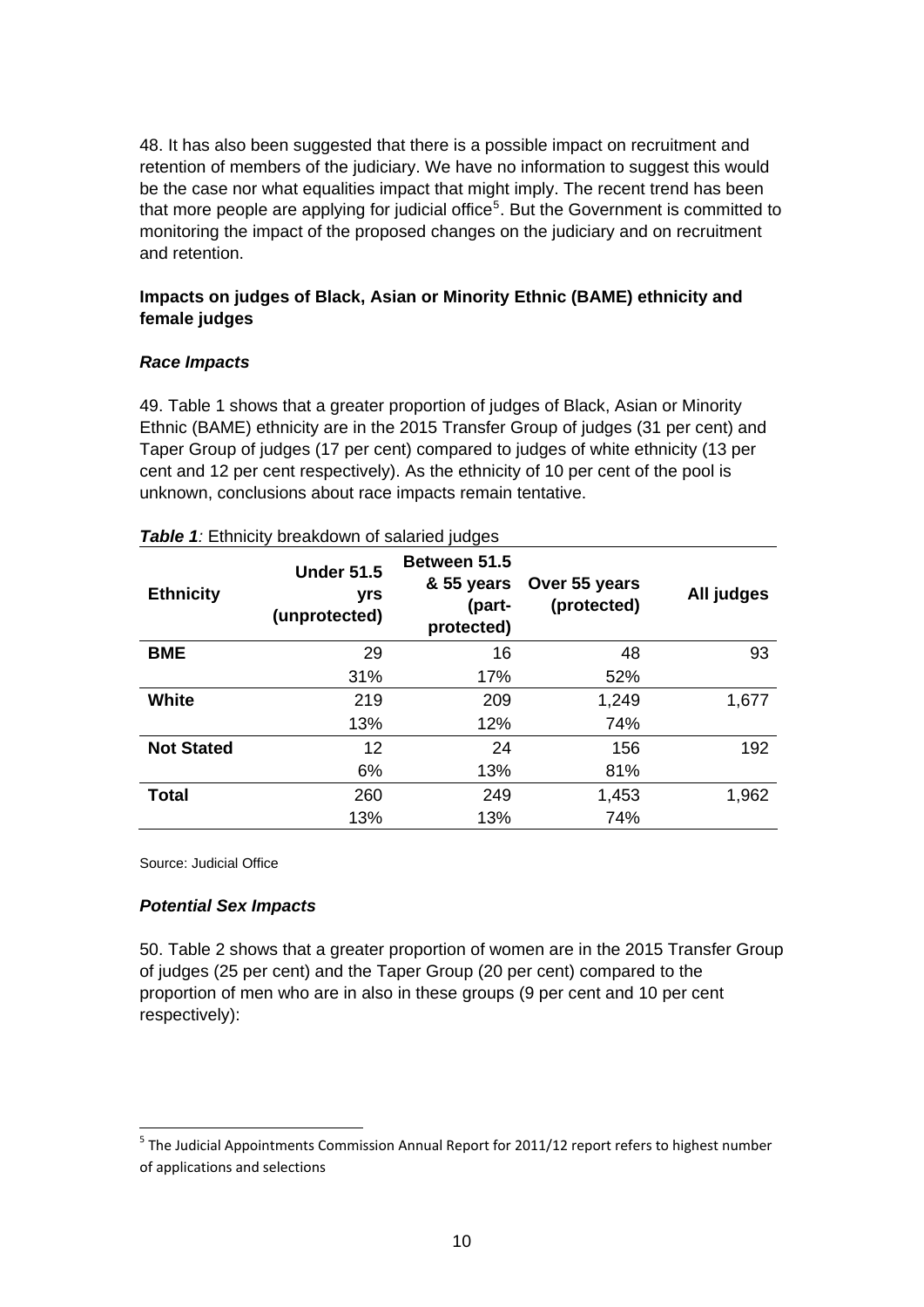| Gender        | <b>Under 51.5</b><br>yrs<br>(unprotected) | <b>Between 51.5</b><br>& 55 years<br>(part-<br>protected) | Over 55 years<br>(protected) | All judges |
|---------------|-------------------------------------------|-----------------------------------------------------------|------------------------------|------------|
| <b>Female</b> | 122                                       | 99                                                        | 268                          | 489        |
|               | 25%                                       | 20%                                                       | 55%                          |            |
| <b>Male</b>   | 138                                       | 150                                                       | 1,185                        | 1,473      |
|               | 9%                                        | 10%                                                       | 80%                          |            |
| <b>Total</b>  | 260                                       | 249                                                       | 1,453                        | 1,962      |
|               | 13%                                       | 13%                                                       | 74%                          |            |

#### **Table 2:** Gender breakdown of salaried judges

Source: Judicial Office

#### **Mitigation and justification**

### **Mitigation of the effect of introducing a reformed JPS on the affected pool as a whole**

51. Reform of the JPS in one form or another was unavoidable given the unprecedented pressures on national finances. In the Government's view there can be no question of protecting the judiciary from the reforms in ways which are not seeking to do for other high paid groups across the public service. But the Government has listened to the representations made by the judiciary and altered its proposals in a way which recognises the issues raised following publication of its proposals in July 2012.

52. Concerns have been expressed that the pension reforms mean that the judiciary is suffering a disproportionate loss in comparison to others in the public sector. This is as much a product of the higher point from which the judges' scheme starts as it is a product of the reforms themselves. The current judicial pension scheme is amongst the most generous in the public sector. Furthermore, the scheme has also – for a number of years – been unregistered for tax purposes, an anomalous position which the Government is now seeking to regularise through its pension reforms.

53. Taken overall, the Government considers that the plans for judicial pension reform compare favourably with the approach taken for other groups of high paid public servants.

54. It should be noted that all judges will continue to build up service under the current JPS until at least 31 March 2015 (and, for some of those in the Taper Group, until year 2022), with that service continuing to be pensioned under the current, final salary, scheme. Inevitably, the impact of the protections will vary from one individual to another and will be affected not only by the characteristics of the individual but also by the characteristics of the individual's career and life choices.

55. The aim of the transitional provisions is to reduce the impact for those least able to put themselves in a position to make changes.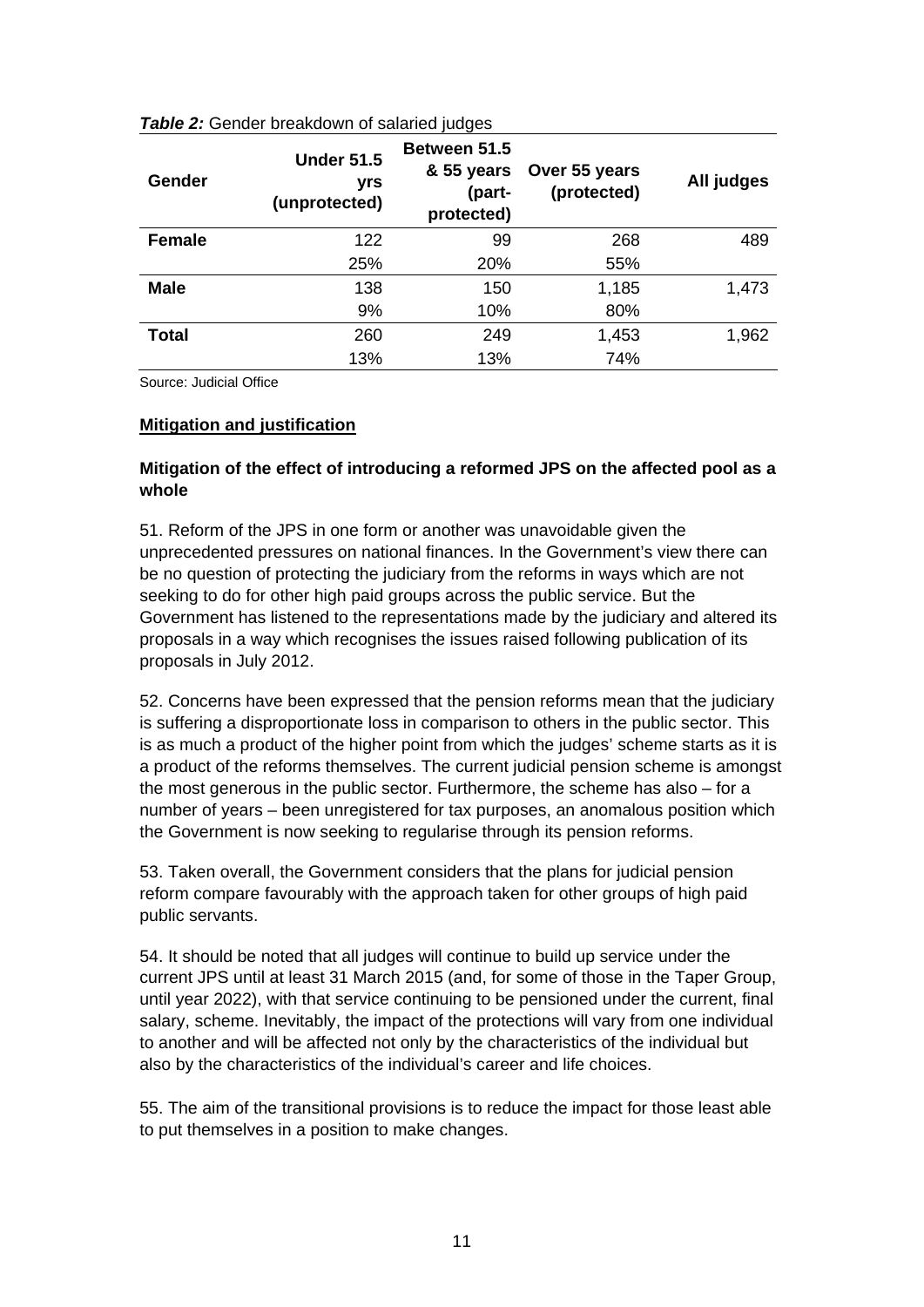## **Transitional Protection – the Unchanged Group**

56. The Government gave a commitment that members of the public service pension schemes who, as of 1 April 2012, have ten years or less to their current pension age, would see no change in when they can retire or any decrease in the amount of pension they receive at their current Normal Pension Age.

57. Members of this Group – some 74% of the judiciary as at 1 April 2012 - will remain members of their existing pension schemes up to and including the point at which they draw their pension rights and all current pension scheme rules will continue to apply; they will experience no change in the benefits they earn as a result of introducing the 2015 scheme.

58. However, judges will pay the increased contributions planned to be phased over the next two years. Future changes to this scheme could be possible, depending on the outcome of future actuarial valuations.

## **Transitional Protection – the Taper Group**

59. The Government also accepts that, as with other public service workers, there would be "a cliff edge" if only those within 10 years of retirement were the only ones to be protected from the full impact of the changes. The proposals therefore include tapered transitional protection arrangements for those in the Taper Group. We estimate that 13% of the judiciary fall into this category.

60. Members in this Group will therefore also be able to choose to stay in the current JPS scheme for a period beyond April 2015, the length of which will be calculated according to age. Judges would then move to the new scheme. This group will also be able to choose to opt for the transitional protection allowance, in lieu of further pension scheme membership, from April 2015 (provided that they meet the eligibility criteria).

## **Transitional protection - the 2015 Transfer Group**

61. The justification for moving younger members of the judiciary into the new scheme from April 2015 are set out above. The ways in which members of this Group will be affected is set out above under "impacts". We estimate that 13% of the judiciary fall into this category.

62. However, and as identified above, one of the most significant ways some (but by no means all) members of the 2015 Transfer Group and the Taper Group could be impacted negatively concerns the effect of moving from the current JPS scheme which is unregistered for tax purposes - to the new JPS, which in common with public service pension schemes generally, will be registered for tax.

63. We recognise that some judges, expecting that they would continue in a taxunregistered scheme for the balance of their career, may have taken steps to protect their pre-judicial pensions from Lifetime Allowance tax under the Enhanced Protection arrangements of the Finance Act 2004 or the Fixed Protection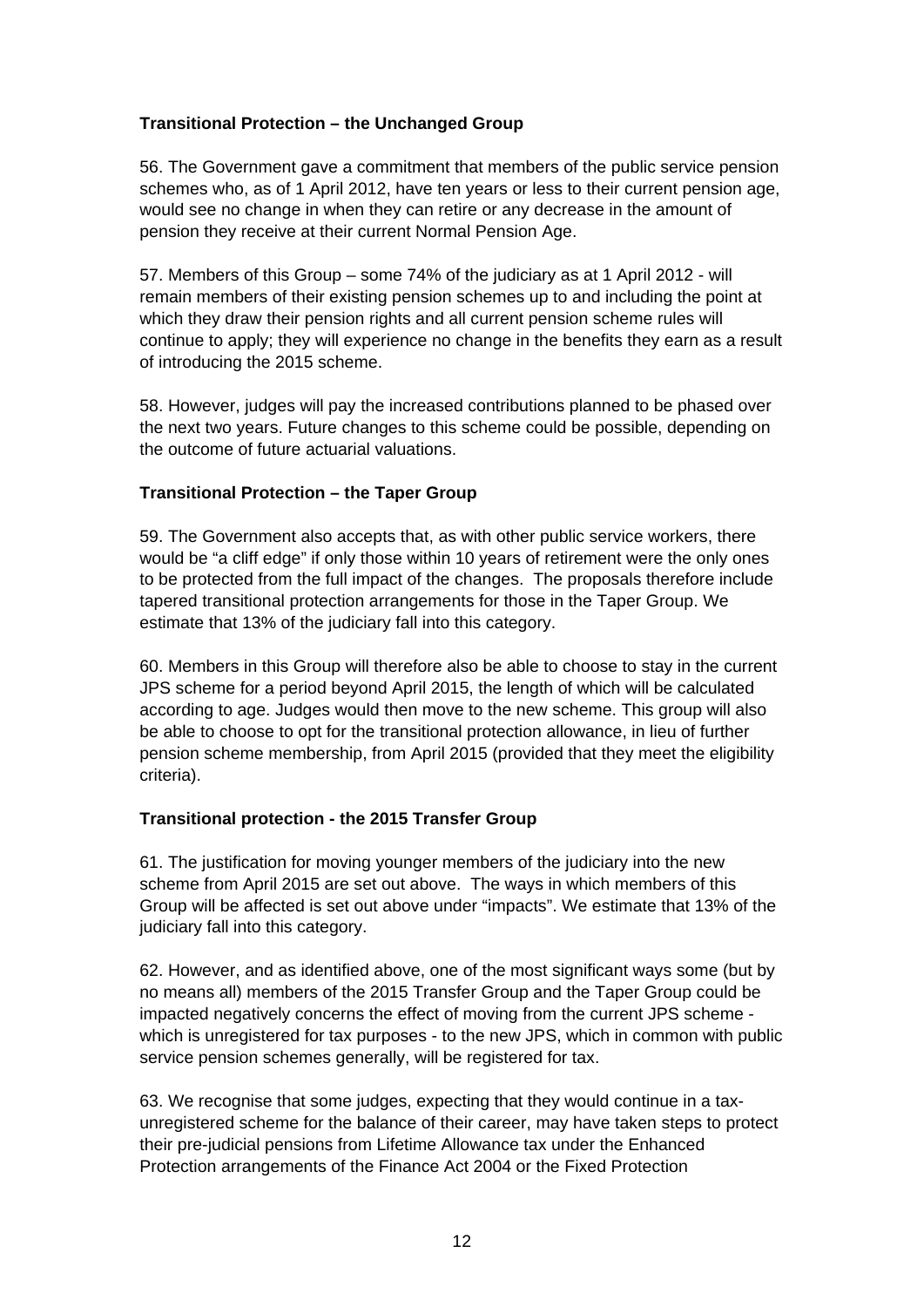arrangements of the Finance Act 2011. For such individuals, the mere act of joining a tax-registered scheme could unpick the protections they had put in place, effectively ruling out the possibility of further pension saving.

64. The Government proposes to mitigate this problem by allowing judges in this position, provided that they have had membership of a Judicial Pension Scheme throughout their judicial career and have also not made any contributions to a taxregistered pension since the effective date of their Enhanced or Fixed Protection, a non-revocable option of taking a transitional protection allowance from April 2015 in lieu of pension scheme membership.

65. This allowance, which will only be available to those judges in post or whose appointment had been agreed on or before 1 April 2012 who meet the conditions above and who have the relevant HM Revenue and Customs certificate documentation for Enhanced or Fixed Protection, and who are unable to remain in the current scheme, will be subject to income tax and National Insurance contributions. The level of the allowance will be announced in due course before 2015 (when eligible judges will need to decide whether or not to take this option) but is currently expected to be around 20% of pay.

66. While the precise effect of this mitigation cannot be estimated as the MOJ do not hold information on Judges' pre judicial pension arrangements, it should reduce the potential effect of the proposed changes on judges in the 2015 Transfer Group and Taper Group.

#### **Other options which have been considered and rejected**

## **(i) Extension of transitional protection**

67. An alternative proposal which the Government considered was that full transitional protection should be extended to all judges in office at 1 April 2012, with the costs (over and above those associated with the Government's proposed approach) being met by increased contributions by the members of the judicial pension scheme.

68. The Government rejected this proposal for a number of reasons:

 Lord Hutton is clear that pension reform should not, on this occasion, be restricted to new entrants. While, in the past, successive Governments have tended to proceed on this basis it is a central tenet of the current reforms that, except to the extent considered appropriate for protection of those closest to retirement, they will apply to serving public servants. The alternative proposal ran contrary to the uniform approach advocated by Lord Hutton based on the need to minimise risks arising from wage inflation and increased life spans. In essence, this proposal would apply to people who are now in their early 40's who would be subject to retirement at 70 and it would be difficult to predict with accuracy what their future salaries might be during that extended period.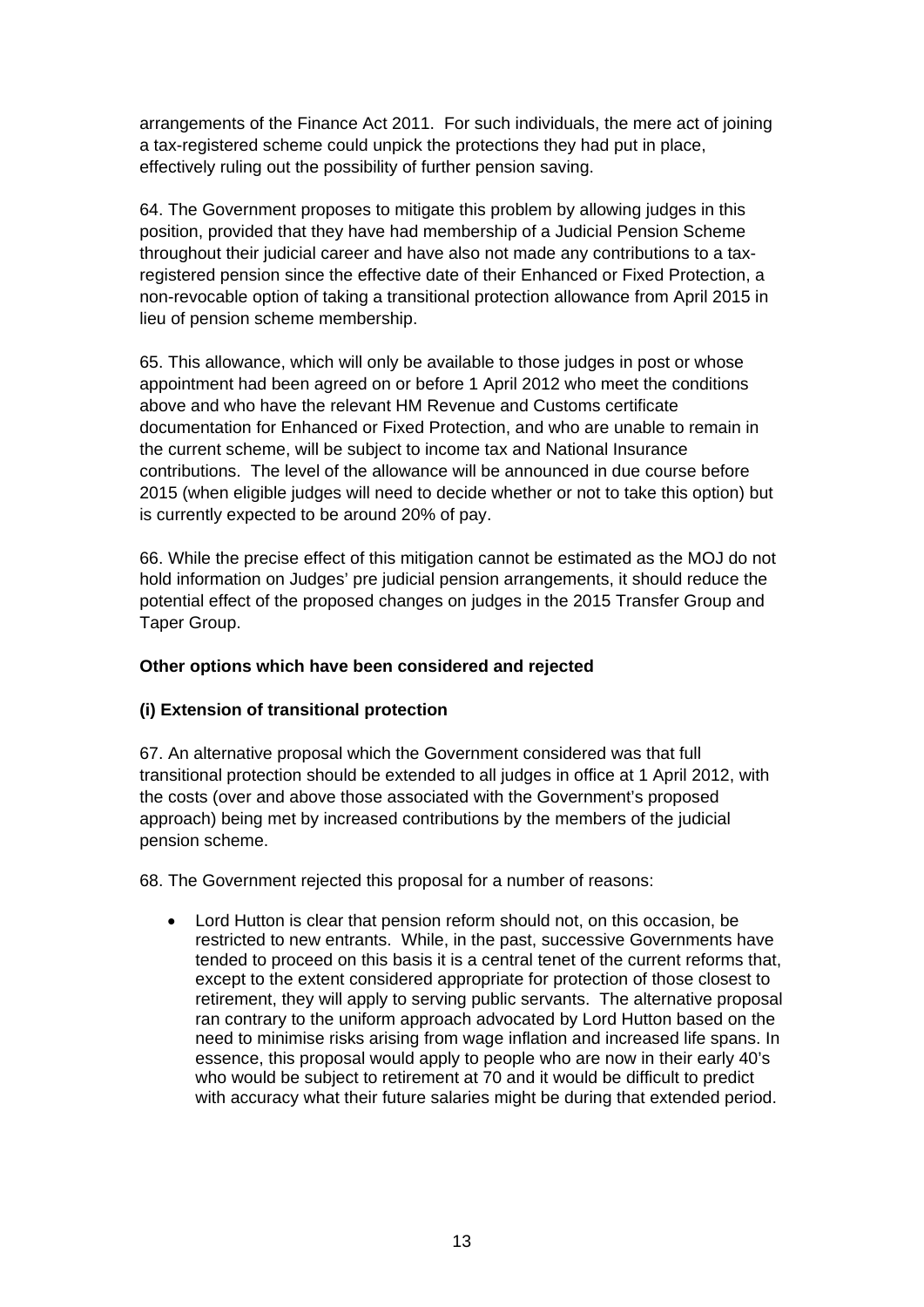The additional employee contributions would be higher than under the Government's proposed scheme and would be expected to increase over time as the make-up of the affected pool changed (reflecting retirements and deaths). The proposal does not meet the Government's objective of protecting from change those closest to retirement, rather it places an additional and excessive burden on this group for the benefit of the minority who have more time to adapt to the proposed changes.

### **(ii) The JPC scheme design**

69. The Judicial Pensions Committee (JPC) presented an alternative design for the new scheme. Their alternative did not include proposals for changes to the transitional protections. The design reflected the Government's proposals for career average pension and a pension age reflecting State Pension Age. The design proposed improvements to dependants' benefits, to the scheme accrual rate and to the basis of revaluation during service.

70. The Government rejected this proposal on the basis that, as acknowledged by the JPC, the cost would be somewhat greater than that of the approach proposed in July 2012 (an estimated 37% of pay as against an estimated 30.9% of pay) and hence inconsistent with its pension reform programme.

## **Responding to views from our Stakeholder Engagement Exercise**

71. We received over 1300 responses to our Summer 2012 consultation from interested parties.

 72. The main equalities issues raised by respondents were that the proposals were considered likely to be discriminatory on the grounds of age, race and gender. The responses suggested that the proposed JPS could have an adverse affect on these protected characteristics within the 2015 Transfer Group who would have received no transitional relief.

73. We have indicated above how we have considered such impacts and the option the Government is proposing to offer members of the judiciary in the 2015 Transfer Group.

74. In addition, there has been ongoing dialogue with the judiciary on pension reform since the Hutton Review. Most of the correspondence on pension reform has been between the Lord Chancellor and the Heads of Jurisdictions - the Lord Chief Justice of England and Wales, the Lord Chief Justice of Northern Ireland and the Lord President of the Court of Sessions. The Lord Chancellor has discussed the issues with the Lord Chief Justice of England and Wales on a regular basis, as has the Permanent Secretary of the Ministry of Justice. Both the current Lord Chancellor and his predecessor have met with the Judicial Pensions Committee on a number of occasions to hear the views of the Committee and have responded to letters from the JPC.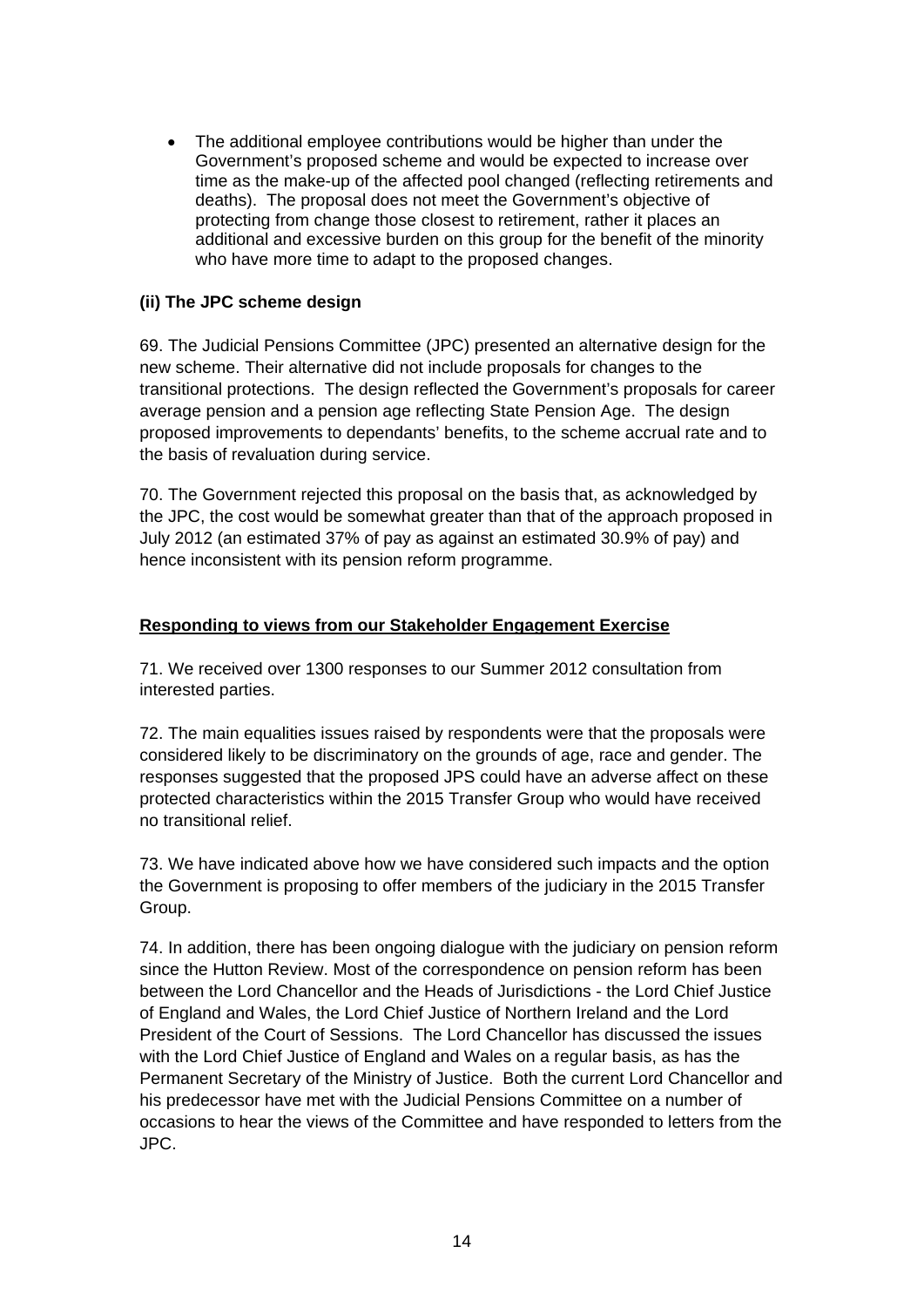### **Summary of Equality Duties**

### **A. EU law**

### **Directive 2000/78/EC on establishing a general framework for equal treatment in employment and occupation.**

Articles 2 and 3 concern various forms of discrimination in the employment context. Article 6 in particular concerns the possible justification of difference of treatment on the grounds of age.

#### **B. Domestic law**

#### **(i) Section 149 of the Act**

Under section 149 of the Act when exercising its functions, a public authority is under a legal duty to have due regard to the need to:

- eliminate unlawful discrimination, harassment and victimisation and other prohibited conduct under the Act;
- advance equality of opportunity between different groups (those who share a protected characteristic and those who do not); and
- foster good relations between different groups.

Paying 'due regard' needs to be considered against the nine "protected characteristics" under the Act – namely race, sex, disability, sexual orientation, religion or belief, age, marriage and civil partnership, gender reassignment, pregnancy and maternity.

To ensure we comply with our duty MoJ has to investigate and consider how policy proposals are likely to impact with reference to all of the protected characteristics and, where a potential disadvantageous effect is identified, how that is either mitigated or justified by reference to the objectives of the policy .

#### **The forms of prohibited conduct**

There are several types of prohibited conduct set out in Chapter 2 of the Act, which include:

- direct discrimination (defined in section 13 of the Act);
- indirect discrimination (defined in section 19); and
- breach of a non-discrimination rule (see section 61).

#### *Direct discrimination*

Direct discrimination is defined in section 13(1) of the Act which provides that:

*"(1) A person (A) discriminates against another (B) if, because of a protected characteristic, A treats B less favourably than A treats or would treat others.*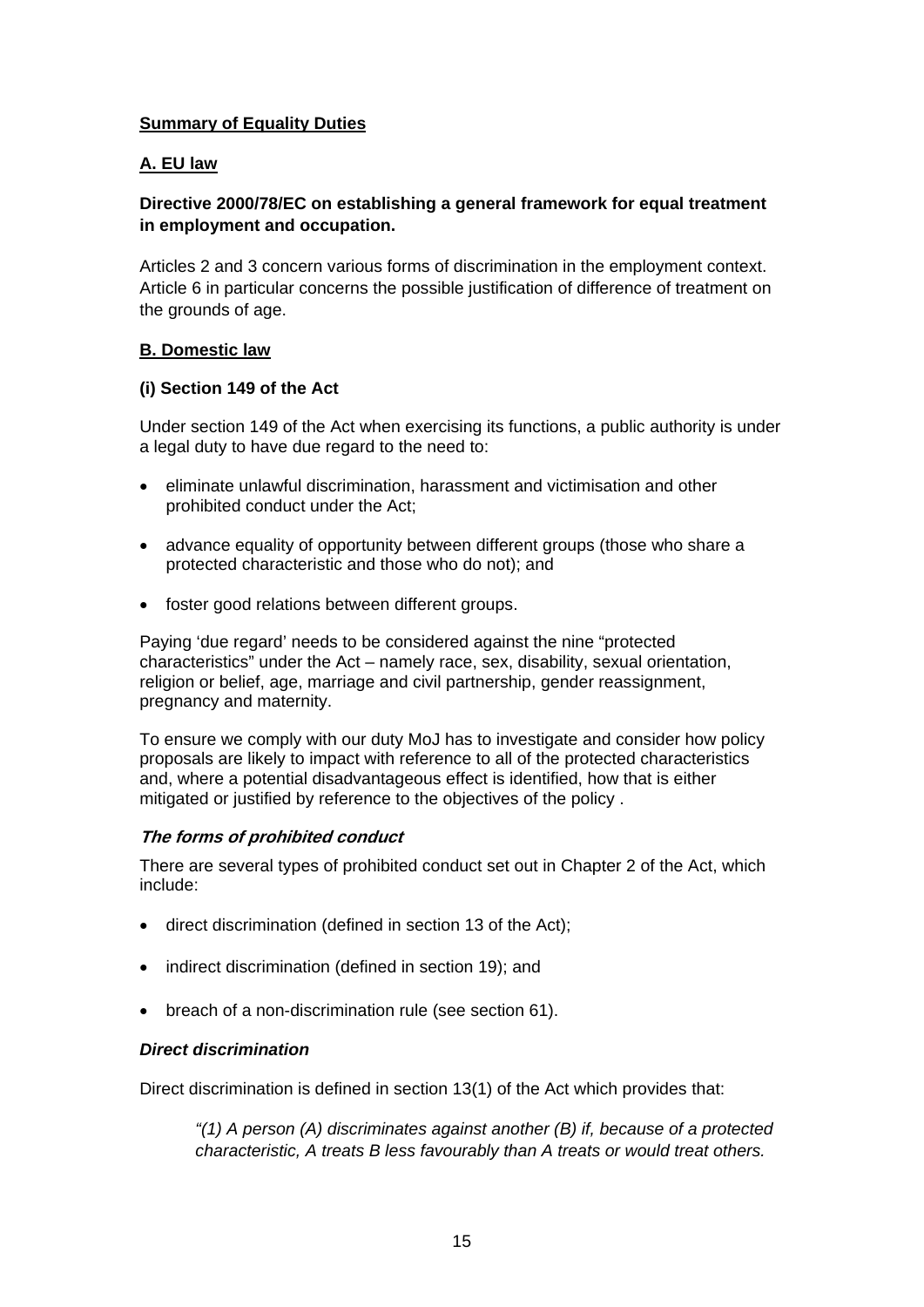In respect of age, section 13(2) of the Act provides that:

*(2) If the protected characteristic is age, A does not discriminate against B if A can show A's treatment of B to be a proportionate means of achieving a legitimate aim.* 

#### *Indirect discrimination*

Indirect discrimination is defined in section 19 of the Act, in particular in subsections (1) and (2), which provide as follows:

*'(1) A person (A) discriminates against another (B) if A applies to B a provision, criterion or practice which is discriminatory in relation to a relevant protected characteristic of B's.* 

*'(2) For the purposes of subsection (1), a provision, criterion or practice is discriminatory in relation to a relevant protected characteristic of B's if -* 

*(a) A applies, or would apply, it to people with whom B does not share the characteristic,* 

*(b) it puts, or would put, people with whom B shares the characteristic at a particular disadvantage when compared with people with whom B does not share it,* 

*(c) it puts, or would put, B at that disadvantage, and* 

*(d) A cannot show it to be a proportionate means of achieving a legitimate aim.'* 

### **Advancing equality of opportunity**

Section 149(3) of the Act provides that:

*'(3) Having due regard to the need to advance equality of opportunity between persons who share a relevant protected characteristic and persons who do not share it involves having due regard, in particular, to the need to—* 

*(a) remove or minimise disadvantages suffered by persons who share a relevant protected characteristic that are connected to that characteristic;* 

*(b) take steps to meet the needs of persons who share a relevant protected characteristic that are different from the needs of persons who do not share it;* 

*(c) encourage persons who share a relevant protected characteristic to participate in public life or in any other activity in which participation by such persons is disproportionately low.'* 

#### **Fostering good relations**

Section 149(5) provides: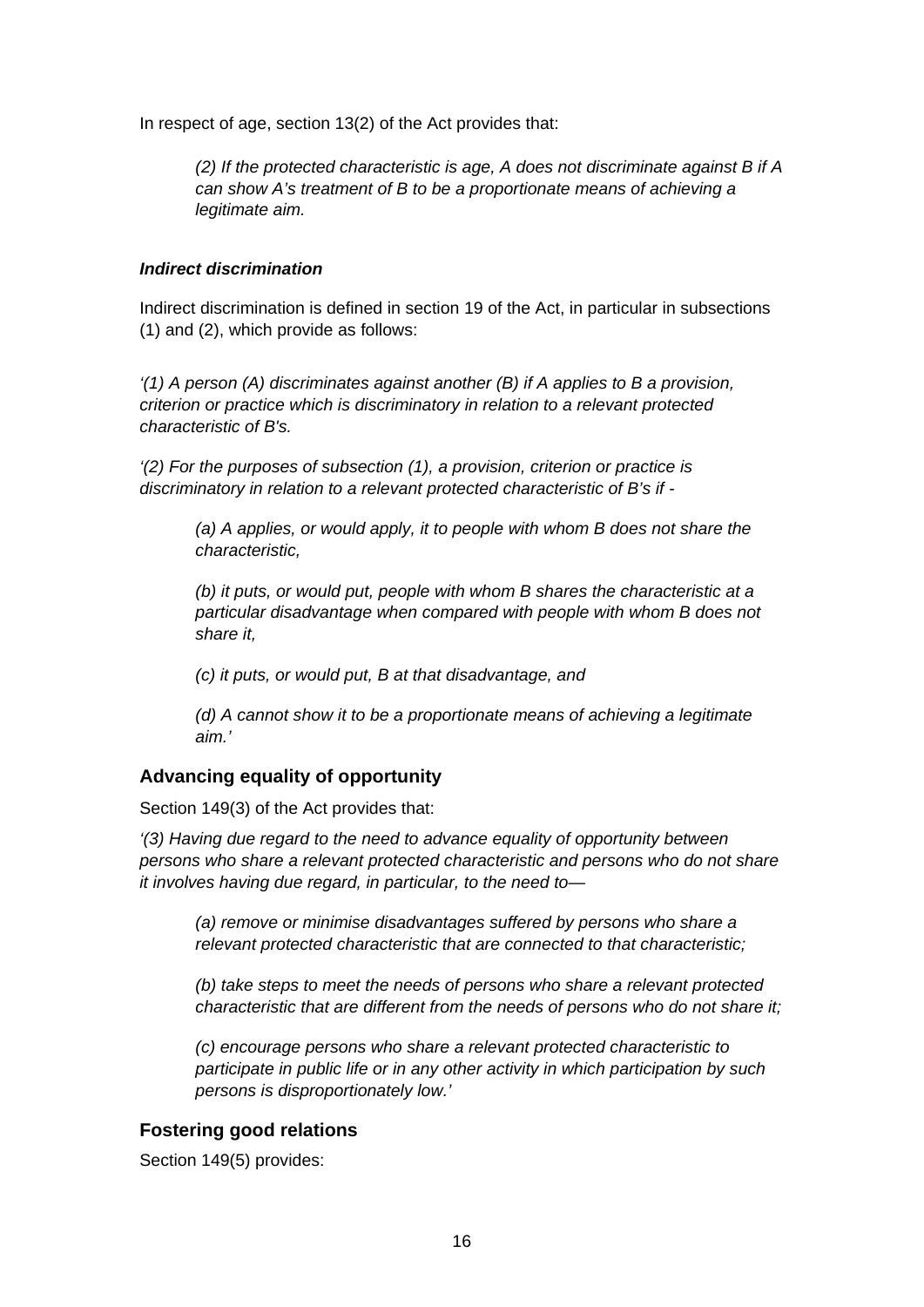*'(5) Having due regard to the need to foster good relations between persons who share a relevant protected characteristic and persons who do not share it involves having due regard, in particular, to the need to—* 

*(a) tackle prejudice, and* 

*(b) promote understanding.'* 

# *(ii) Duty not to discriminate against holders of public office and against members of an occupational pension scheme*

In addition to the general duty to have due regard to the matters specified in section 149 of the Act, there are other duties under the Act which the Department must comply with.

These include:

- section 50 under which the Department is under a duty not to discriminate against a person it appoints as a public office holder in the way any benefit is received; and
- section 61 under which a non-discrimination rule is included in an occupational pension scheme;

However, where the protected characteristic is age, in accordance with section 13(2) of the Act, no discrimination will occur if any differential treatment on that ground is a proportionate means of achieving a legitimate aim.

The Government is also required to ensure that it provides equal pay for equal work in accordance with sections 64 to 71 of the Act.